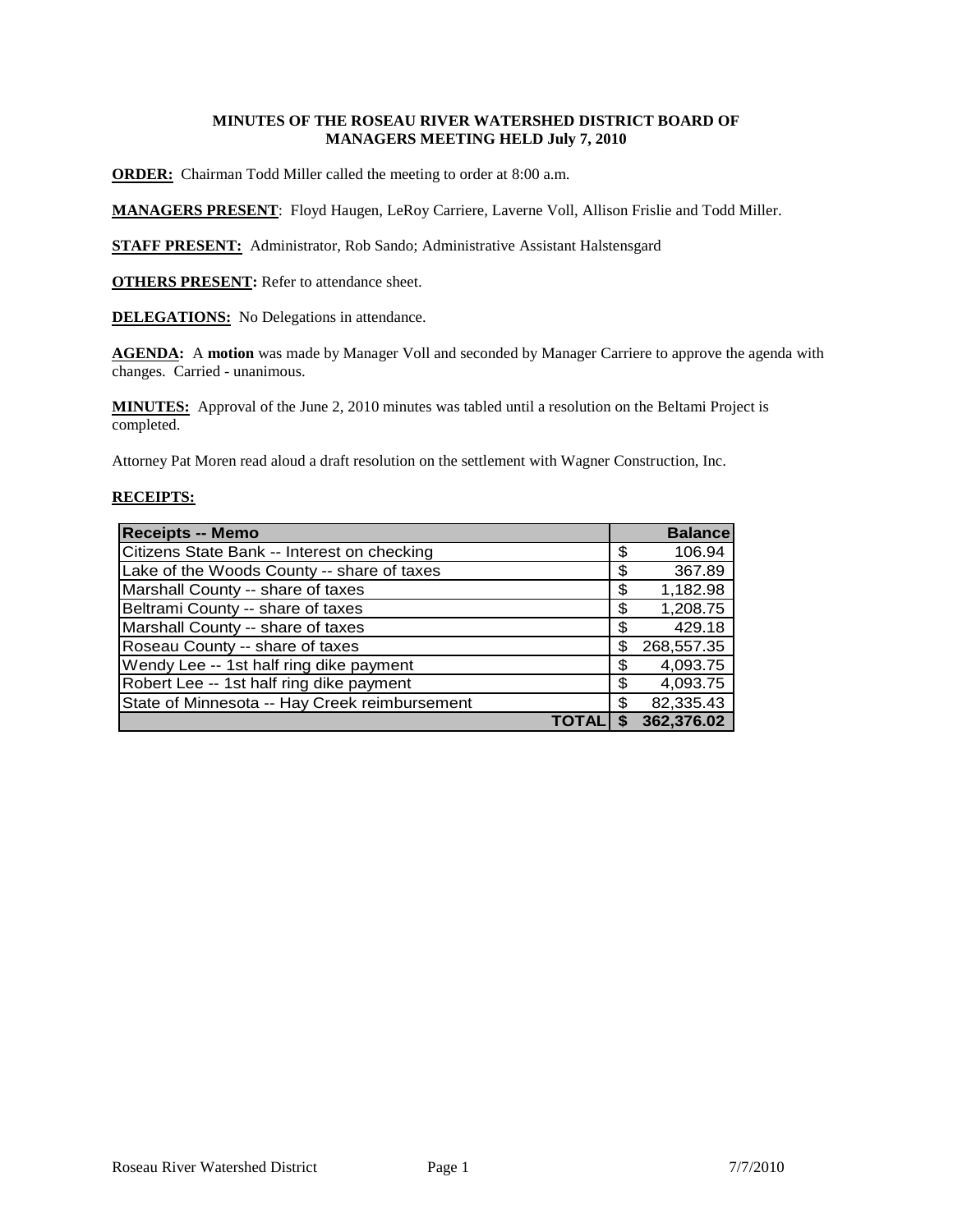| <b>Bills -- Memo</b>                                  |                          | <b>Amount</b> |
|-------------------------------------------------------|--------------------------|---------------|
| City of Roseau -- utilities                           | \$                       | 182.79        |
| Verison -- cell phone charge                          | $\overline{\mathcal{S}}$ | 51.39         |
| CenturyLink -- phone bill                             | \$                       | 125.02        |
| Sjoberg's Cable TV -- cable internet                  | $\overline{\mathbb{S}}$  | 42.32         |
| Tony Torn -- copier maintenance                       | $\overline{\mathcal{S}}$ | 13.25         |
| Roseau Times-Region -- notice                         |                          |               |
| Minnesota Energy -- natural gas bill                  | \$                       | 18.50         |
| postmaster -- mailing board packets                   | $\overline{\$}$          | 24.50         |
| Patrick D. Moren -- legal fees                        | \$                       | 1,968.75      |
| JOR Engineering -- project team engineering           | \$                       | 2,375.50      |
| <b>HDR Engineering -- Project Engineering</b>         | \$                       | 39,523.43     |
| Floyd Haugen -- meetings, mileage and expenses        | $\overline{\$}$          | 346.05        |
| LeRoy Carriere -- meetings, mileage and expenses      | $\overline{\$}$          | 69.26         |
| Allison Frislie -- meetings, mileage and expenses     | \$                       | 348.79        |
| Todd Miller -- meetings, mileage and expenses         | $\overline{\mathbf{S}}$  | 305.79        |
| LaVerne Voll -- meetings, mileage and expenses        | $\overline{\$}$          | 267.79        |
| Rob Sando -- expenses and mileage                     | $\overline{\mathcal{S}}$ | 420.30        |
| Rob Sando -- salary                                   | $\overline{\mathcal{S}}$ | 3,093.63      |
| Tracy Halstensgard -- wages                           | $\overline{\$}$          | 1,881.49      |
| Multi Office Products -- supplies                     | $\overline{\$}$          | 69.45         |
| PERA -- employee and employer share                   | $\overline{\$}$          | 847.62        |
| IRS -- withholding tax                                | $\overline{\mathbf{S}}$  | 1,578.22      |
| Minnesota Revenue -- quarterly withholding tax        | \$                       | 781.05        |
| Doug's Supermarket -- food for meetings and supplies  | \$                       | 43.29         |
| Drees, Riskey & Vallager -- 2009 audit                | $\overline{\mathcal{S}}$ | 5,335.00      |
| Jon Schauer / Dba Consulting -- Quickbooks consulting | $\overline{\$}$          | 1,200.00      |
| D & E Sports Shop -- ranger maintenance               | $\overline{\$}$          | 81.91         |
| Quality Printing -- miscellaneous printing            | $\overline{\$}$          | 359.63        |
| Rinke Noonan -- Legal fees                            | $\overline{\$}$          | 3,373.50      |
| ICS construction Inc. -- Hay Creek Construction       | $\overline{\$}$          | 17,905.33     |
| North Pine Aggregate -- Hay Creek Construction        | $\overline{\$}$          | 3,616.40      |
| Wagner construction -- Hay Creek Construction         | $\overline{\mathcal{S}}$ | 9,749.70      |
| Border State Bank -- savings deposit                  | \$                       | 500,000.00    |
| <b>TOTAL</b>                                          | $\overline{\mathbf{S}}$  | 595,999.65    |

**BILLS:** A motion was made by Manager Carriere to pay the normal monthly bills, seconded by Manager Haugen. Motion carried unanimous.

### **PROJECT TEAM & ENGINEERS REPORT:**

Hay Creek / Norland: Mike Grahn addressed the board with concerns about the seeding and weeds along the corridor. Mr. Grahn stated that the wet conditions are not a reason for the spraying not to have occurred. Mr. Grahn also has an issue with wetlands along the corridor. Randy Knott, HDR Engineering, addressed the wetland issues and stated that he was open to options as far as the spraying was concerned. Administrator Sando stated that items on the punch-list had not been completed because of wet conditions. Mr. Grahn questioned the flow out of the impoundment to ditch 18. He stated they intend to farm land near the outlet and was concerned about the outletting of impoundment flows that would be coming down ditch 18. Manager Voll stated that they created some of the problem when they built the drainage ditch across their field and that the Watershed is not responsible for ditches on private land. Chairman Miller asked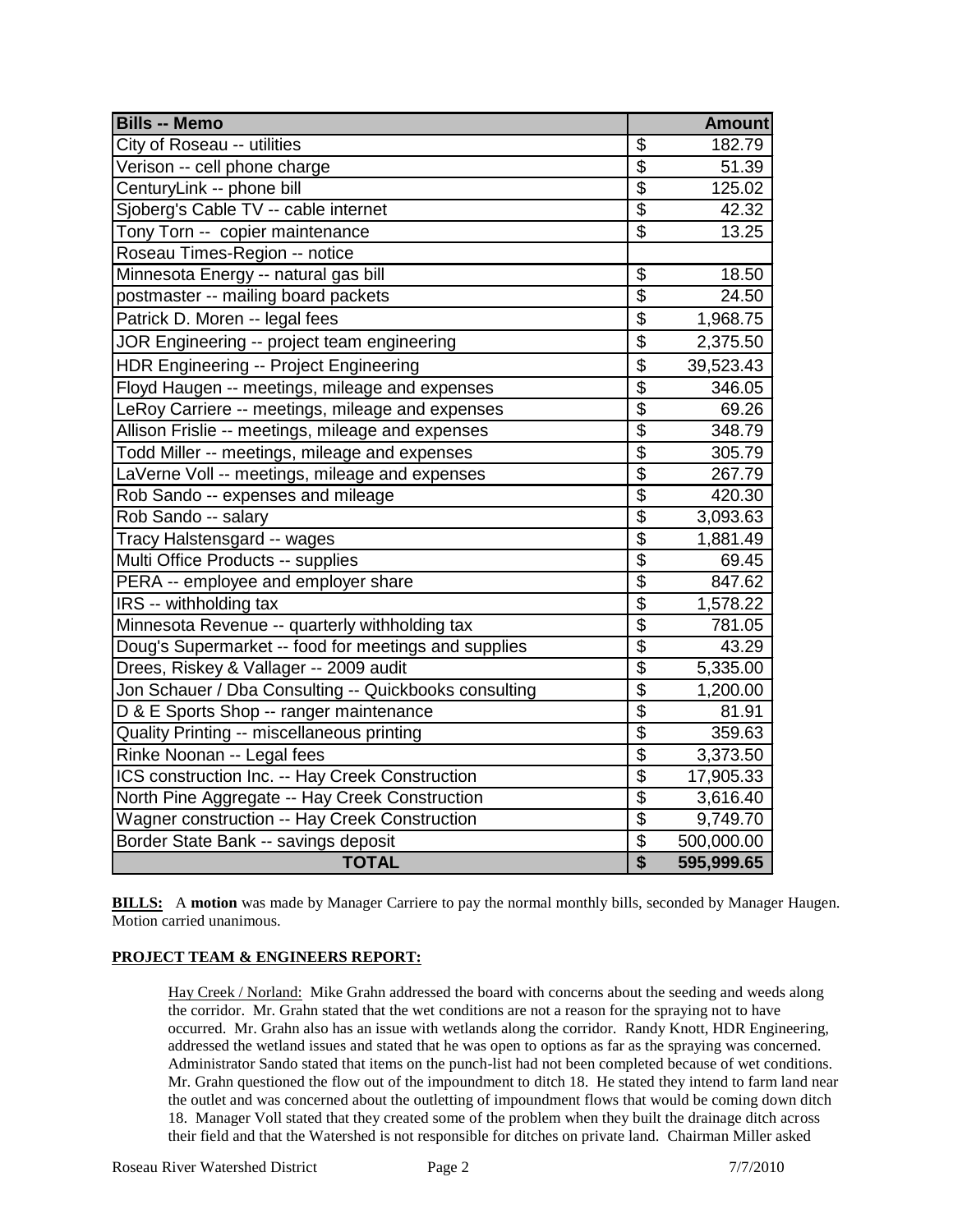Engineer Knott to include the landowners in discussions with the County on ditch 18 discussions and the O&M committee. Engineer Knott discussed the amount of flow that will be going down the ditch and the operation of the outlets. Mr. Grahn asked about a structure that was placed in the ditch near the Lateral 3 of CD 61 control structure that forced the water overland during recent rain events. Engineer Knott explained the situation to the board and stated that with the heavy rain, the conveyance around the construction area was inadequate and water ended up going across fields. Manager Voll stated that he talked to a representative from the Cenex West Plant, and stated that Cenex should be out there today to spray. There was discussion on the best avenues to pursue seeding and weed control.

There is a soft spot of loose gravel on a portion of Mattson Island Road that was rebuilt as part of the project. Engineer Knott will view the area and make a determination as to the cause of the instability.

Engineer Knott discussed clearing and grubbing in the ditches adjacent to the project. Chairman Miller stated that they need to get together with the County and make a determination as to what will be done. Engineer Knott, Managers Miller and Voll and Administrator Sando will meet with the County today after the meeting.

Hancock Concrete Products has offered a reduction in price on precast box culverts that they have in inventory. It was the consensus of the board to use the inventory culverts.

Chairman Miller asked if Spruce Valley has submitted a haul plan to HDR. Randy Knott stated that he had not seen it yet.

A **motion** was made by Manager Frislie and seconded by Manager Carriere to approve payment to ISC, Inc in the amount of \$17,905.33. Motion carried unanimously. A **motion** was made by Manager Carriere and seconded by Manager Frislie to approve payment to Wagner Construction in the amount of \$9,749.70 pending the correction to the signature. Motion carried unanimously. A **motion** was made by Manager Voll and seconded by Manager Frislie to approve payment to Agassiz Seed & Supply in the amount of \$31,594.07. Motion carried unanimously. A **motion** was made by Manager Carriere and seconded by Manager Frislie to approve payment to HDR Engineering in the amount of \$39,125.01. Manager Voll asked for a more detailed bill from HDR Engineering. Motion carried unanimously.

The Board received a letter from Wagner Contruction requesting a time extension. A **motion** was made by Manager Carriere and seconded by Manager Haugen to extend the deadline for Wagner Construction to September 15, 2010 with a review at the August Board meeting. Motion carried unanimously.

Palmville Project: There was nothing to report

Ring Dikes: A **motion** was made by Manager Carriere and seconded by Manager Frislie to approve payment to HDR Engineering in the amount of \$298.42. Motion carried unanimously.

Beltrami: A **motion** was made by Manager Frislie and seconded by Manager Carriere to approve payment to JOR Engineering in the amount of \$2,375.50. Motion carried unanimously.

Tony Moe, Fourtown Grygla Sportsman's Club addressed the board with the permit application they had submitted to the board. Mr. Moe stated that they would not move forward without the blessing of the local government agency. The latest information from the DNR was that they were not going to alter their permit. A **motion** was made by Manager Frislie and seconded by Manager Carriere to approve the permit submitted by the Fourtown Grygla Sportsman's Club. The permit had been previously denied. Motion carried with Manager Voll opposed.

**DELEGATIONS:** There were no delegations for this meeting.

#### **PERMITS:**

A **motion** was made by Manager Voll and seconded by Manager Frislie to approve permit #10-09 (Douglas Erickson) with the amended culvert size to 24". Motion carried unanimously.

A **motion** was made by Manager Frislie and seconded by Manager Voll to approve permit #10-10 (Douglas Erickson). Motion carried unanimously. Administrator Sando will send a copy of the permit to the township.

A **motion** was made by Manager Carriere and seconded by Manager Frislie to approve permit #10-11 (Mark Johnson). Motion carried unanimously.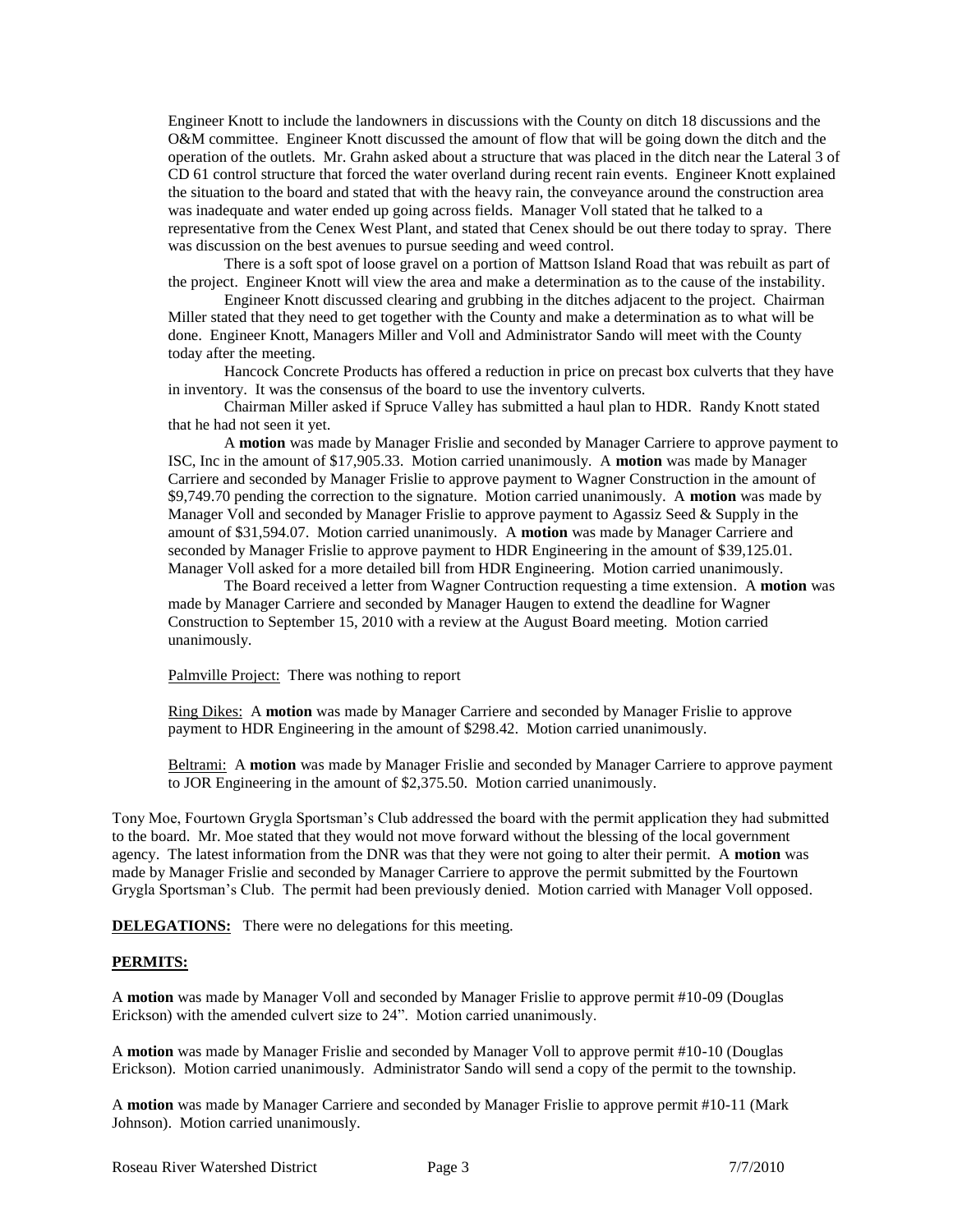A **motion** was made by Manager Voll and seconded by Manager Frislie to approve permit #10-12 (Dennis Strandland) to install a 24" culvert. Motion carried unanimously.

Attorney Moren presented the Board with the following resolution on the settlement with Wagner Construction.

A **motion** was made by Manager Frislie for adoption of the following Resolution with respect to the construction of the Roseau River Watershed District Project entitled Hay Creek Set Back Levees and Norland Impoundment Phase 2 – Norland Improvement

### *RESOLUTION*

*WHEREAS, the Board of Mangers of the Roseau River Watershed District did call for bids on Phase 2 of the above described project to be publicly opened at the Roseau River Watershed District offices on Wednesday, May 5, 2010, at 10 o'clock a.m.; and*

*WHEREAS, said bids were publicly opened and read by the Board of Managers at 10 o'clock a.m. on May 5, 2010; and* 

*WHEREAS, the lowest bid was submitted by Wagner Construction, Inc., of South International Falls, Minnesota, in the amount of \$4,485,607.15; and*

*WHEREAS, following the opening of the bids a representative of Wagner Construction, Inc., advised the Board of Managers that Wagner Construction, Inc., had made a substantial error with respect to its bid calculations; and*

*WHEREAS, Wagner Construction, Inc., alleged that it met the criteria under Minnesota law to be relieved of the obligation of entering into a contract with the Roseau River Watershed District based upon a unilateral mistake in its bid calculations, which allegation was disputed by the Roseau River Watershed District; and*

*WHEREAS, Wagner Construction, Inc., in conjunction with the bidding process had in accordance with the bid specifications furnished a corporate surety bid bond for 10% of the amount of the bid; and*

*WHEREAS, the Board of Mangers subsequently advised Wagner Construction, Inc., that the Roseau River Watershed District would not allow Wagner Construction, Inc., to be relieved of its obligations to enter into a contract with the Roseau River Watershed District; and*

*WHEREAS, the Board of Managers did on May 14, 2010, accept the low bid of Wagner Construction, Inc.; and*

*WHEREAS, Wagner Construction, Inc., notwithstanding the acceptance by the Roseau River Watershed District of its low bid, advised the Roseau River Watershed District that it would not honor its low bid and enter into a contract with the Roseau River Watershed District; and* 

*WHEREAS, Wagner Construction, Inc., thereafter offered the Roseau River Watershed District the sum of Five Thousand and no/100 (\$5,000.00) Dollars to be relieved of its obligation to enter into a contract with the Roseau River Watershed District; and*

*WHEREAS, the Roseau River Watershed District rejected said Five Thousand and no/100 (\$5,000.00) Dollar offer, but did later offer Wagner Construction, Inc., the opportunity to be relieved of its obligation to enter into a contract in return for Wagner Construction, Inc., paying to the Roseau River Watershed District the sum of Forty-five Thousand and no/100 (\$45,000.00) Dollars in consideration of which the Roseau River Watershed District would forego its right to take legal action to recover from the bid bond of Wagner Construction, Inc.; and* 

*WHEREAS, this offer was made by Roseau River Watershed District in part to avoid likely protracted and costly litigation, the outcome of which would be uncertain, and therefore, it was deemed by the Board of Mangers to be in the best interest of the Roseau River Watershed District to make said Forty-five Thousand and no/100 (\$45,000.00) Dollar offer; and*

*WHEREAS, following negotiations between legal counsel for Wagner Construction, Inc., and legal counsel for the Roseau River Watershed District, Wagner Construction, Inc., agreed to pay said Forty-five Thousand and no/100 (\$45,000.00) Dollars to the Roseau River Watershed District; and*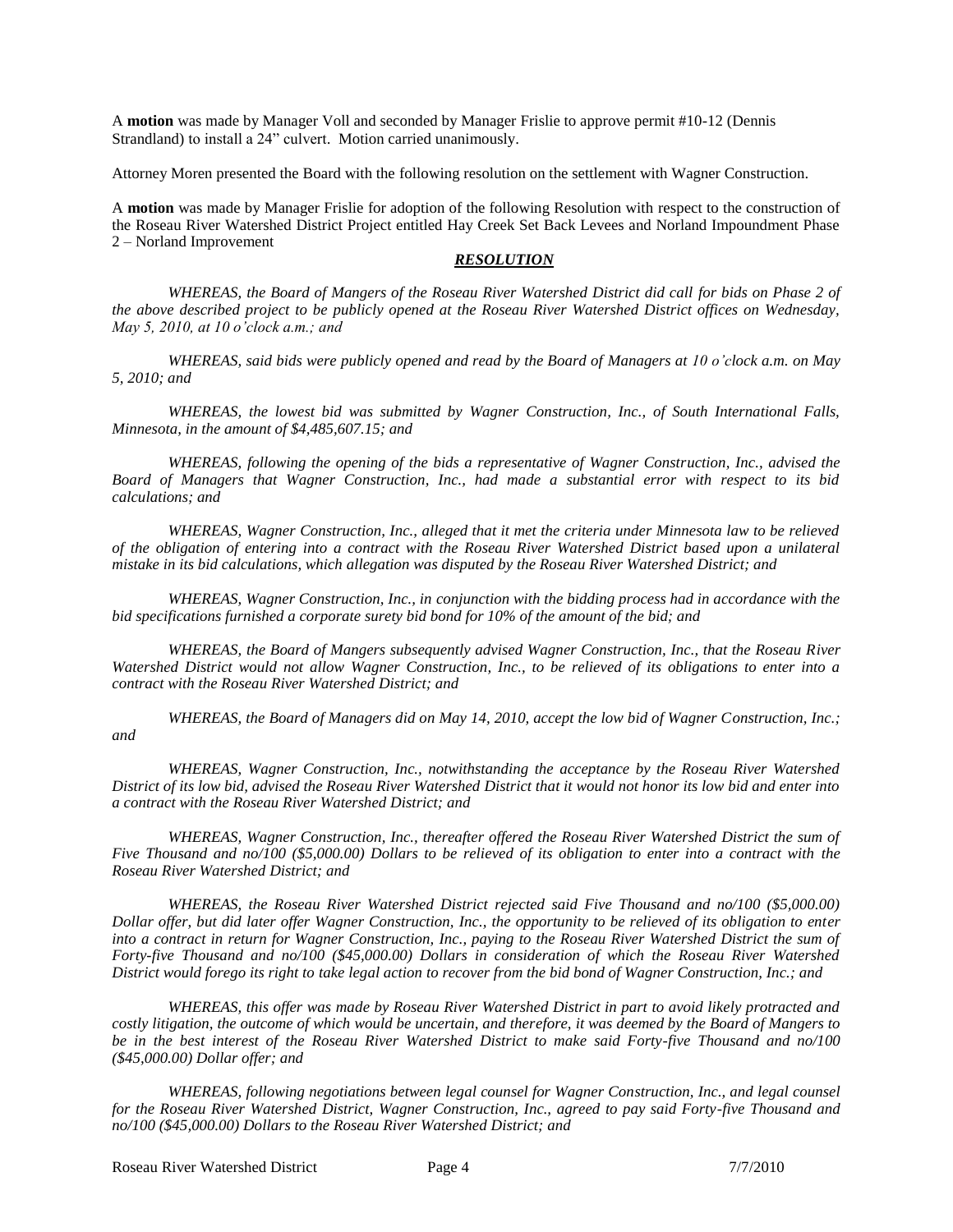*WHEREAS, a Settlement Agreement and Release has been prepared by legal counsel with respect to the Forty-five Thousand and no/100 (\$45,000.00) Dollar settlement, which agreement has been executed by Wagner Construction, Inc., and delivered to the Roseau River Watershed District together with a check from Wagner Construction, Inc., in the amount of Forty-five Thousand and no/100 (\$45,000.00) Dollars made payable to the Roseau River Watershed District; and*

*WHEREAS, a copy of said Settlement Agreement and Release is appended to this Resolution.*

*NOW THEREFORE, be it resolved by the Board of Managers that the Roseau River Watershed District accepts the check in the amount of Forty-five Thousand and no/100 (\$45,000.00) Dollars from Wagner Construction, Inc., and consents to the Settlement Agreement and Release, and the Chairman of the Board of Managers of the Roseau River Watershed District is hereby authorized and directed to execute the original of the Settlement Agreement and Release appended to this Resolution.*

*The above Motion was seconded by Manager Carriere and, following discussion, the following Managers voted in favor of the Motion to adopt this Resolution: Allison Frislie, LeRoy Carriere, LaVerne Voll, Floyd Haugen and Todd Miller.*

# **Administrator's Report:**

Administrator Sando reported on the following issues:

- Ring Dike updates
- Kim Durbin's response concerning borrowing funds. There was discussion on the benefits to SD 51 and borrowing funds versus charging for benefit. There was discussion on alternatives to manage the construction funds. Manager Haugen will work with Administrator Sando on this issue.
- North Pine Aggregate's letter requesting additional payment. A **motion** was made by Manager Frislie and seconded by Manager Carriere to approve payment of legitimate additional expenses upon review by Administrator Sando and Engineer Knott. Motion carried unanimously
- Stormwater permit for Phase 2 of Hay Creek Norland
- Malung Stream Gage letters. Chairman Miller talked about finding alternative funding options (ie. County, SWCD, City of Roseau).
- Wes Otto requested being allowed to hay the West Interceptor channel. The board was in favor of allowing Mr. Otto to hay the ditch with the following conditions: remove bales by a certain date and if there are bales remaining after stated date (cutting by Aug 1, 2010 and bales removed by Aug 15, 2010), Mr. Otto will be responsible for costs of removal of those bales; the ditch must be left in the current condition (not rutted)
- Annual FDRWG and RRWMB Conference— discussion at the FDRWG was monitoring on projects.
- Possible projects in Beltrami proposed by the DNR. Chairman Miller updated the board on discussions with various individuals concerning Beltrami projects.
- Bois de Sioux flow reduction plan.
- Water Summit in St. Cloud
- Project Team Handbooks will be available for board members soon.
- FEMA sites

**RRIW:** Manager Voll reported on the June RRIW meeting.

**BIG SWAMP PROJECT TEAM:** Manager Haugen reported on the June meeting. Blake Carlson, JOR Engineering, presented some potential sites for impoundments at the meeting.

**WARROAD RIVER PROJECT TEAM:** There was nothing new to report. They were meeting today.

#### **OLD BUSINESS:**

Chairman Miller will review the letter from Drees, Riskey & Vallager.

Manager Voll stated he had talked to Scott Hetteen about the repairs to the West Interceptor.